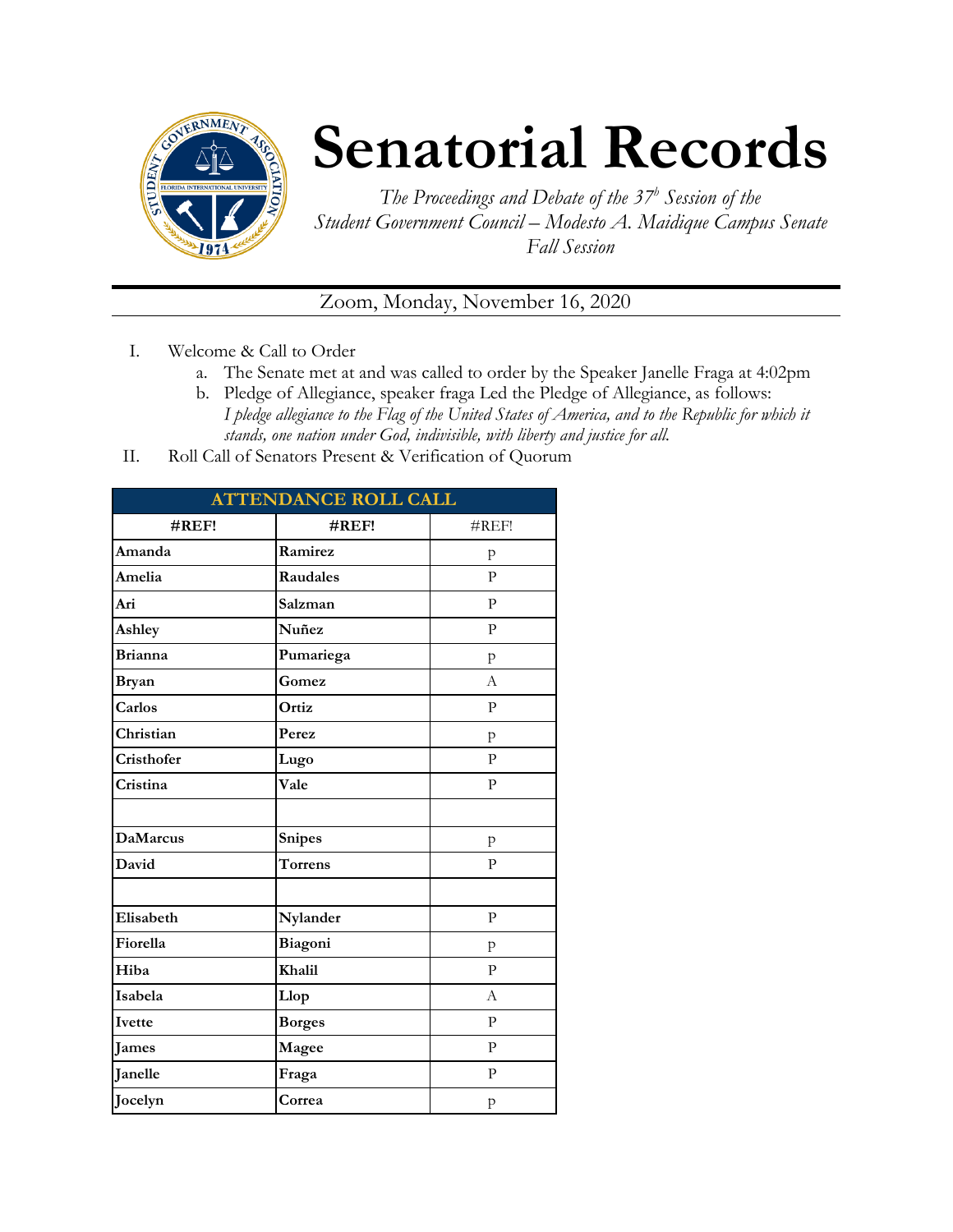| Jordan Morejon        | Castelli       | A                  |  |
|-----------------------|----------------|--------------------|--|
| Julio                 | <b>Burgos</b>  | P                  |  |
| Kamila                | Fernandez      | p                  |  |
| Karla Sofia           | Perez          | p                  |  |
| <b>Kristina</b>       | Kuhdiakova     | $\mathbf{P}$       |  |
| Marilyn               | Gonzalez       | $\mathbf{P}$       |  |
| <b>Nicholas</b>       | Velazquez      |                    |  |
| <b>Nicholas</b>       | Pastrana       | $\mathbf{P}$       |  |
| Nitya                 | Ramalingam     | P                  |  |
| Rafael                | Vasquez        | $\mathbf{P}$       |  |
| Salma                 | Atassi         | P                  |  |
| Sandro                | <b>Alvarez</b> | $\mathbf{P}$       |  |
| Sergio                | <b>Reyes</b>   | a                  |  |
| Shahnawaz             | Rafi           | a                  |  |
| $\#REF!$              | $\#REF!$       | #REF!              |  |
| <b>SENATE SEATS</b>   | 37             |                    |  |
| <b>VACANT SEATS</b>   | $\mathbf{1}$   | <b>QUORUM</b>      |  |
| <b>SENATORS</b>       |                | <b>ESTABLISHED</b> |  |
| <b>PRESENT</b>        | 31             |                    |  |
| <b>AMT FOR QUORUM</b> | 18             |                    |  |

III. Approval of the Minutes from November 02, 2020

a. senator vale moves to approve the minutes from november 2nd. motion passes.

- IV. Adoption of the Agenda
	- a. senator lugo moves to adopt today's agenda. senator vale seconds. motion passes.
- V. Invited Speakers
- VI. Committee Reports
	- a. Finance Committee
		- i. If you have any questions, please contact sgafinance  $@$  fiu.edu
	- b. Rules, Legislation, and Judiciary Committee
		- i. two pieces of legislation going up today, one bill and one resolution.
		- ii. If you have any questions, please contact sgarules@fiu.edu
	- c. Operational Review Committee
		- i. If you have any questions, please contact sgaorc $@$ fiu.edu
	- d. Internal Affairs Committee
		- i. the semesters end is coming up, it is critical to attend two events before the semesters end.
		- ii. there are many things that count as an event, there are plenty of remote options if anyone feels uncomfortable with attending in person events.
		- iii. If you have any questions, please contact sgainternal@fiu.edu
	- e. Student Advocacy Committee
		- i. spoke about initiatives in our meeting today
		- ii. dining options on campus, spoke about senator magees honorlock resolution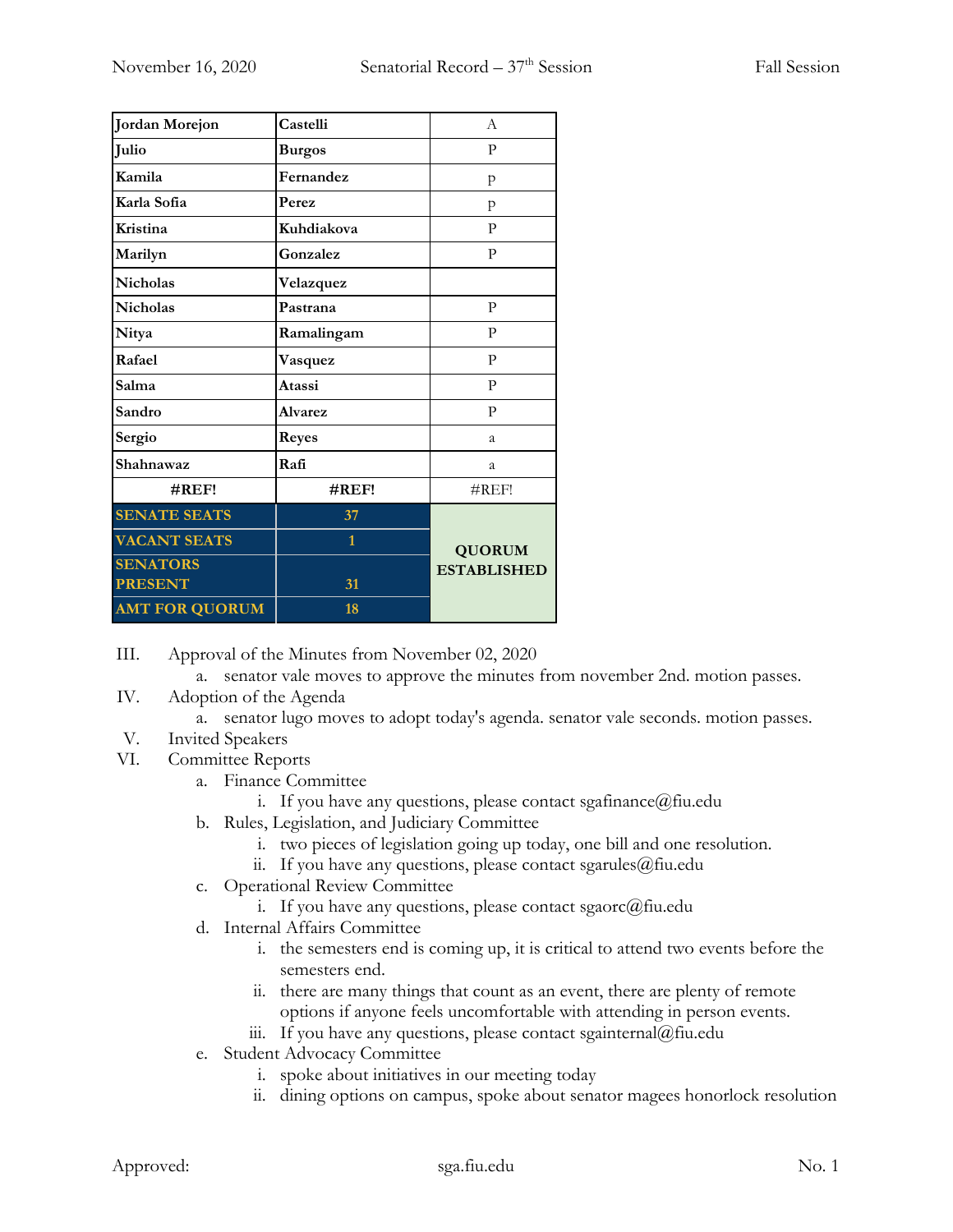- iii. our meetings are open to ideas and inputs from different sources
- iv. If you have any questions, please contact sgaadvocacy@fiu.edu
- f. Graduate and Professional Students Committee
	- i. gradskeller event was a success!
	- ii. great feedback from students who attended.
	- iii. had a meeting today where a student presented an idea for a spot on campus to meditate. we hope to bring them in next senate to present

senator karla perez attended senate at 4:15pm

senator burgos attended senate at 4:08pm

senator torrens attended senate at 4:15pm

- iv. If you have any questions, please contact GPSCchair@fiu.edu
- g. Mental Health Ad Hoc Committee
	- i. the bill we have been working on will go up in senate today!
	- ii. If you have any questions, please contact sgahealth $@$ fiu.edu
- VII. Executive Board Reports
	- a. Senate Speaker Fraga
		- i. Food Drive!
		- ii. We have two Senate meetings left for the semester!
		- iii. Stay updated with the SGA Instagram for upcoming events
		- iv. Update on honorlock resolution
			- 1. Senator Magee
		- i. If you have any questions, please email sgaspeaker@fiu.edu
	- a. Speaker Pro Tempore Gomez
		- ii. If you have any questions, please email sgaprotemp@fiu.edu
	- b. President Valdes
		- i. If you have any questions, please email sgapres $@$ fiu.edu
	- c. Vice President Ibarria
		- i. second segment of our 6 part series for our women empowerment meeting! it will be a webinar
		- ii. if you have any questions, please email sgavp $@$ fiu.edu
	- d. Comptroller Rubido
		- i. If you have any questions, please email sgacomptroll@fiu.edu
	- e. Chief Justice De La Osa
		- i. If you have any questions, please email sgajud@fiu.edu

## VIII. Special Orders

- a. none
- IX. Vetoed Legislation
	- a. none
- X. Second Readings
- XI. Unfinished Business
- XII. New Business
	- a. Confirmation of Deputy Elections Commissioner
		- i. Ryan Vidal
		- ii. senator lugo moves to end question and answer period. senator magee seconds. motion passes.
		- iii. senator lugo moves to go into voting, senator nunez seconds. motion passes.
		- iv. senator lugo moves to vote by unanimous consent, motion passes
		- v. ryan vidal is confirmed as deputy elections commissioner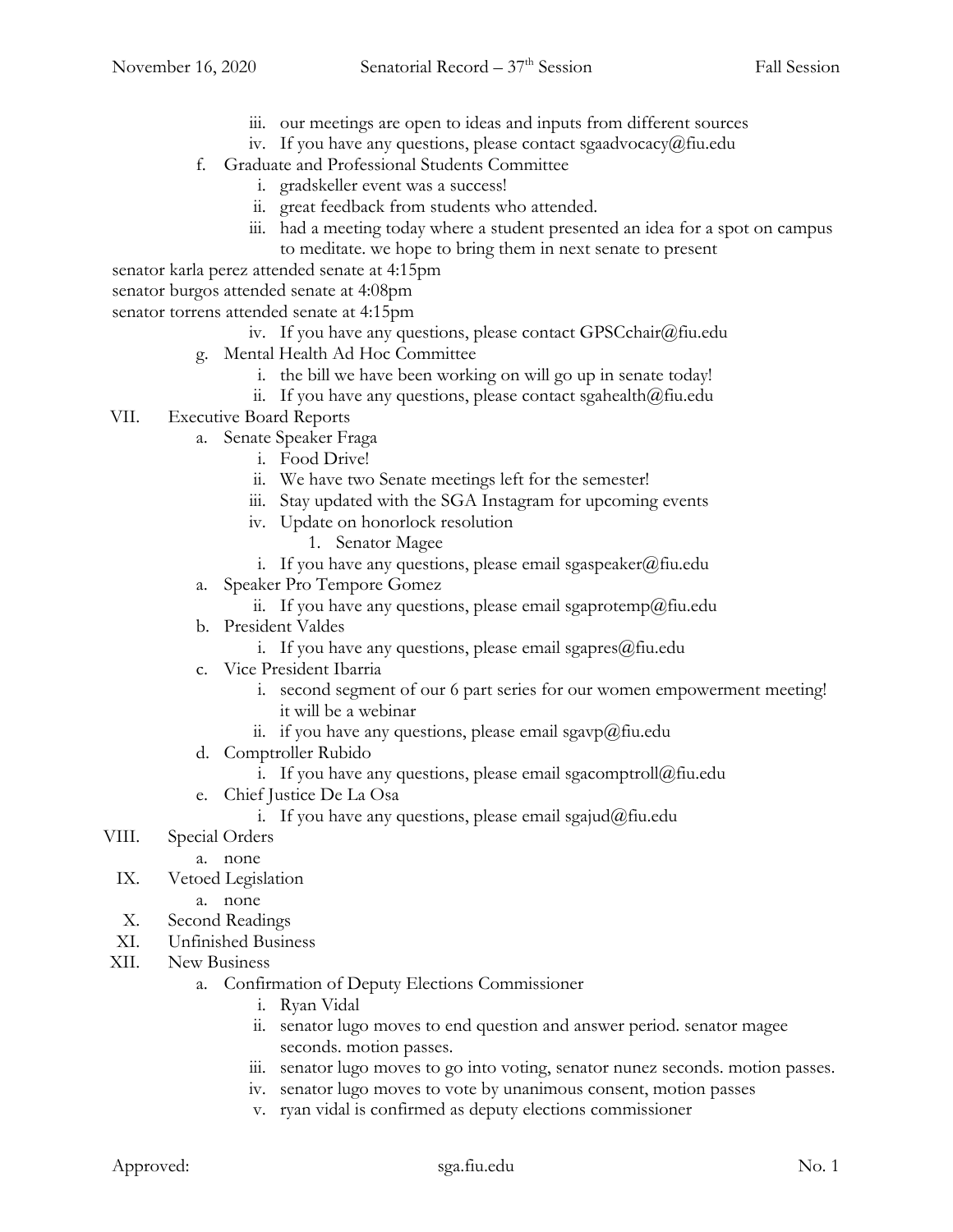- b. SR 3709
	- i. senator lugo moves to enter a discussion for 5 minutes, senator burgos seconds. motion passes
	- ii. senator salzman moves to extend discussion by 5 minutes, senator nunez seconds. motion passes
	- iii. senator lugo moves to extend discussion by 10 minutes, senator vale seconds. motion passes.
	- iv. senator rosier moves to extend discussion by 10 minutes, senator ortiz seconds. motion passes
	- v. senator vale moves to close discussion, senator nylander seconds. motion passes
	- vi. senator vale moves to bypass seconds reading, senator lugo seconds. motion passes
	- vii. senator vale moves to go into voting, senator lugo seconds. motion passes.
	- viii. senator lugo moves to vote by unanimous consent, motion fails

| <b>VOTE ON</b> |               |                |              |                   |  |  |
|----------------|---------------|----------------|--------------|-------------------|--|--|
| #REF!          | #REF!         | #REF!          |              | #REF!             |  |  |
| Amanda         | Ramirez       | $\mathbf{P}$   | $\mathbf Y$  |                   |  |  |
| Amelia         | Raudales      | $\overline{P}$ | $\mathbf Y$  |                   |  |  |
| Ari            | Salzman       | $\mathbf{P}$   | $\mathbf Y$  |                   |  |  |
| Ashley         | Nuñez         | $\rm{P}$       | $\mathbf Y$  |                   |  |  |
| Brianna        | Pumariega     | P              | $\mathbf Y$  |                   |  |  |
| Bryan          | Gomez         | $\mathbf{A}$   |              |                   |  |  |
| Carlos         | Ortiz         | $\rm{P}$       | $\mathbf Y$  |                   |  |  |
| Christian      | Perez         | $\rm{P}$       | $\mathbf Y$  |                   |  |  |
| Cristhofer     | Lugo          | $\rm{P}$       | $\mathbf Y$  |                   |  |  |
| Cristina       | Vale          | $\rm{P}$       | $\mathbf Y$  |                   |  |  |
|                |               |                |              |                   |  |  |
| <b>VACANT</b>  | <b>VACANT</b> |                |              |                   |  |  |
| David          | Torrens       | $\rm{P}$       |              |                   |  |  |
|                |               |                |              |                   |  |  |
| Elisabeth      | Nylander      | $\overline{P}$ | $\mathbf Y$  |                   |  |  |
| #REF!          | #REF!         | #REF!          | #REF!        | $\#\mathrm{REF}!$ |  |  |
| Hiba           | Khalil        | ${\bf P}$      | $\mathbf Y$  |                   |  |  |
| Isabela        | Llop          | $\mathbf{A}$   |              |                   |  |  |
| Ivette         | <b>Borges</b> | $\rm P$        | $\mathbf{A}$ |                   |  |  |
| James          | Magee         | $\rm{P}$       | $\mathbf{A}$ |                   |  |  |
| Janelle        | Fraga         | $\rm P$        | $\mathbf Y$  |                   |  |  |
| Jocelyn        | Correa        | $\rm{P}$       | $\mathbf Y$  |                   |  |  |